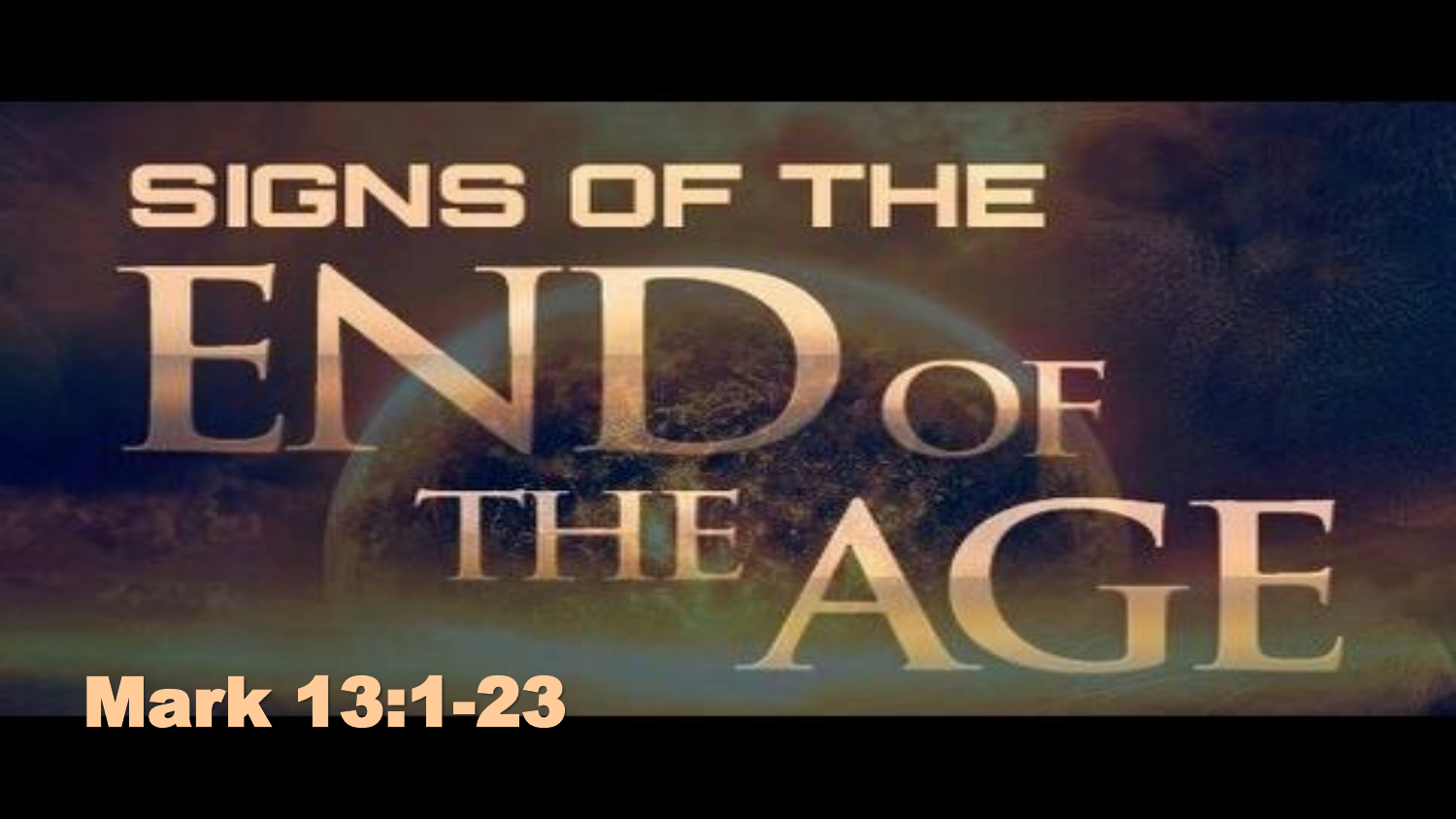1 As Jesus was leaving the temple, one of his disciples said to him, "Look, Teacher! What massive stones! What magnificent buildings!"

2 "Do you see all these great buildings?" replied Jesus. "Not one stone here will be left on another; every one will be thrown down."

3 As Jesus was sitting on the Mount of Olives opposite the temple, Peter, James, John and Andrew asked him privately,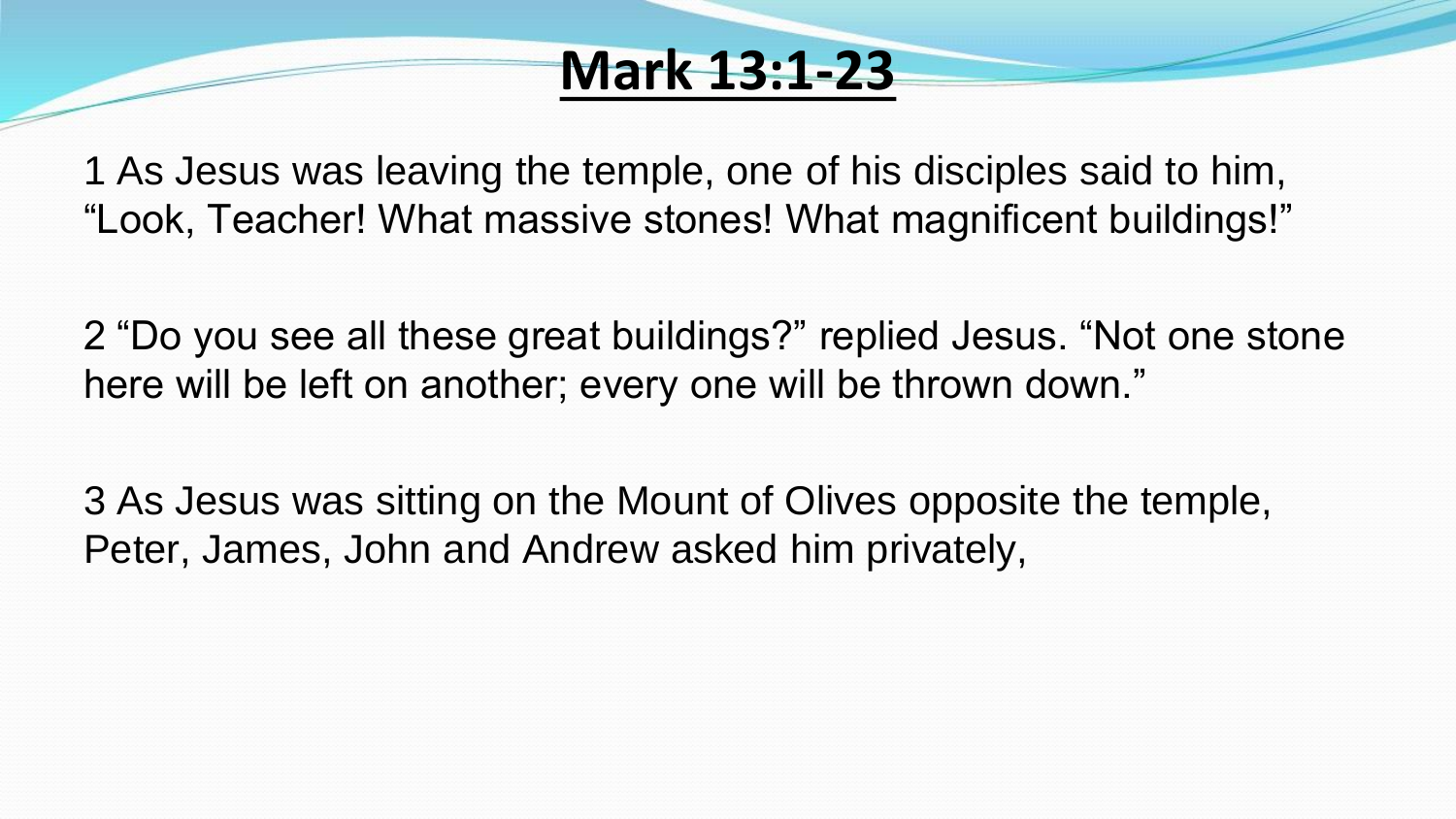4 "Tell us, when will these things happen? And what will be the sign that they are all about to be fulfilled?"

5 Jesus said to them: "Watch out that no one deceives you.

6 Many will come in my name, claiming, 'I am he,' and

7 When you hear of wars and rumors of wars, do not be alarmed. Such things must happen, but the end is still to come. will deceive many.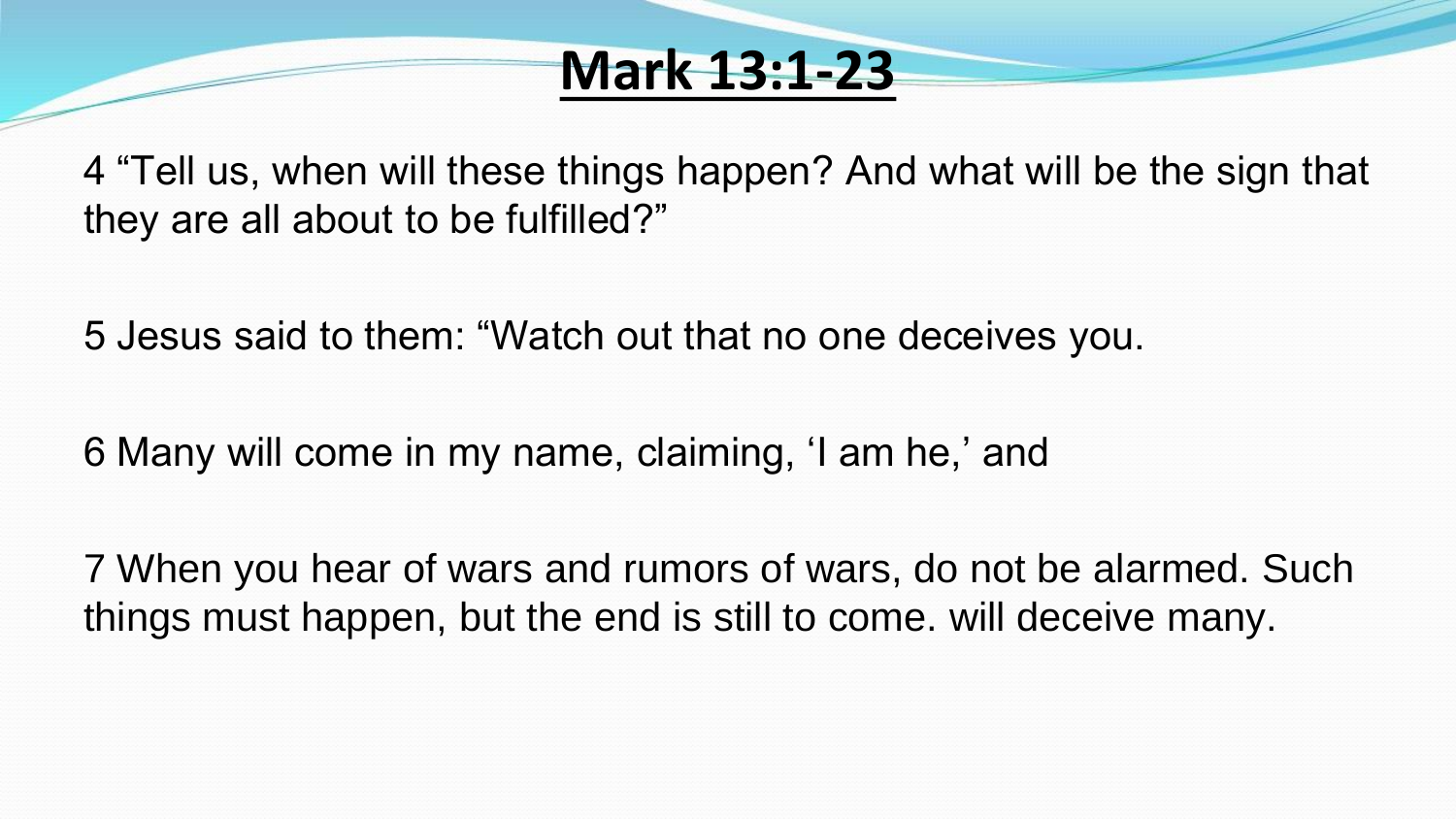8 Nation will rise against nation, and kingdom against kingdom. There will be earthquakes in various places, and famines. These are the beginning of birth pains.

9 "You must be on your guard. You will be handed over to the local councils and flogged in the synagogues. On account of me you will stand before governors and kings as witnesses to them.

10 And the gospel must first be preached to all nations.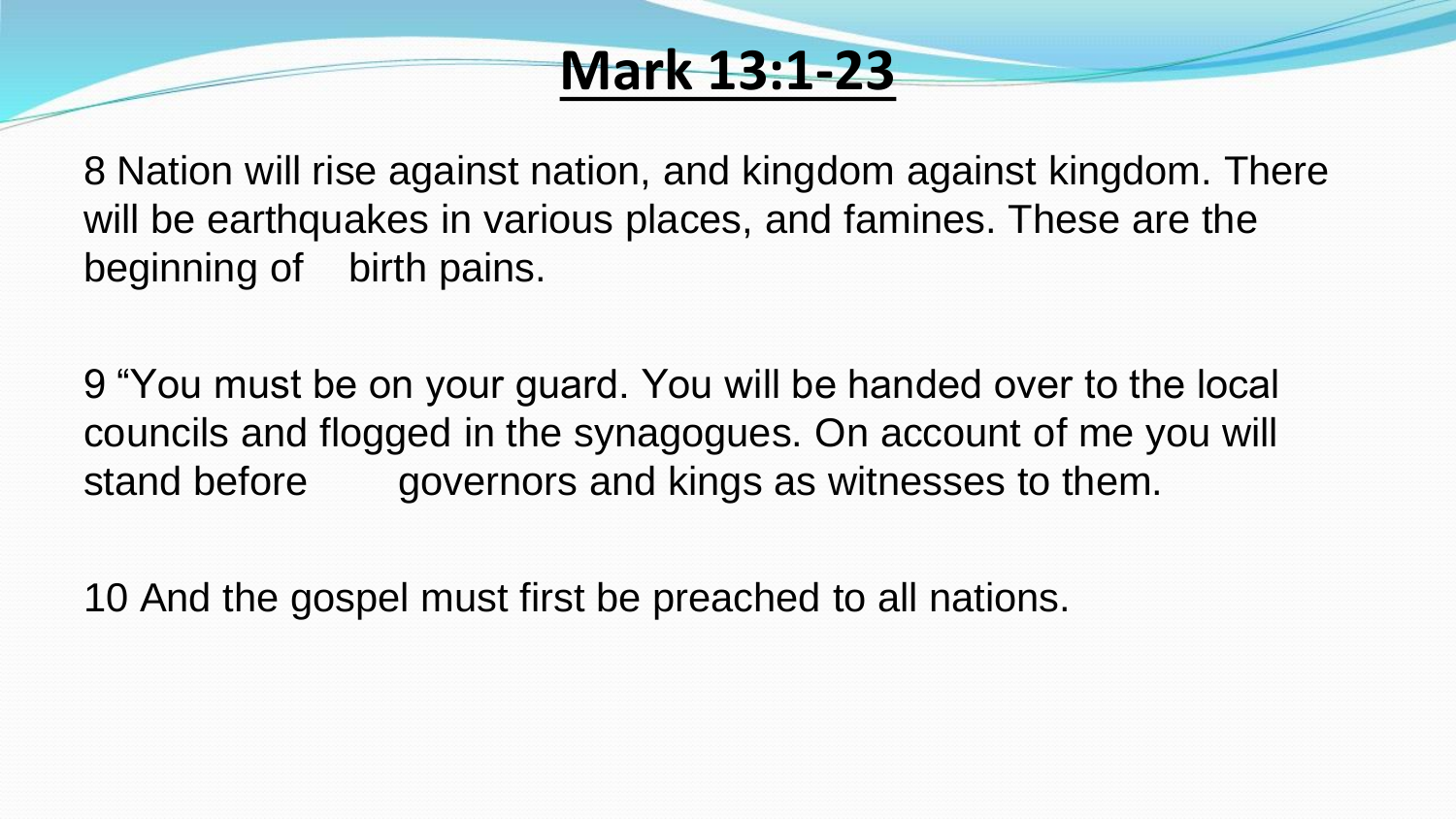11 Whenever you are arrested and brought to trial, do not worry beforehand about what to say. Just say whatever is given you at the time, for it is not you speaking, but the Holy Spirit.

12 "Brother will betray brother to death, and a father his child. Children will rebel against their parents and have them put to death.

13 Everyone will hate you because of me, but the one who stands firm to the end will be saved.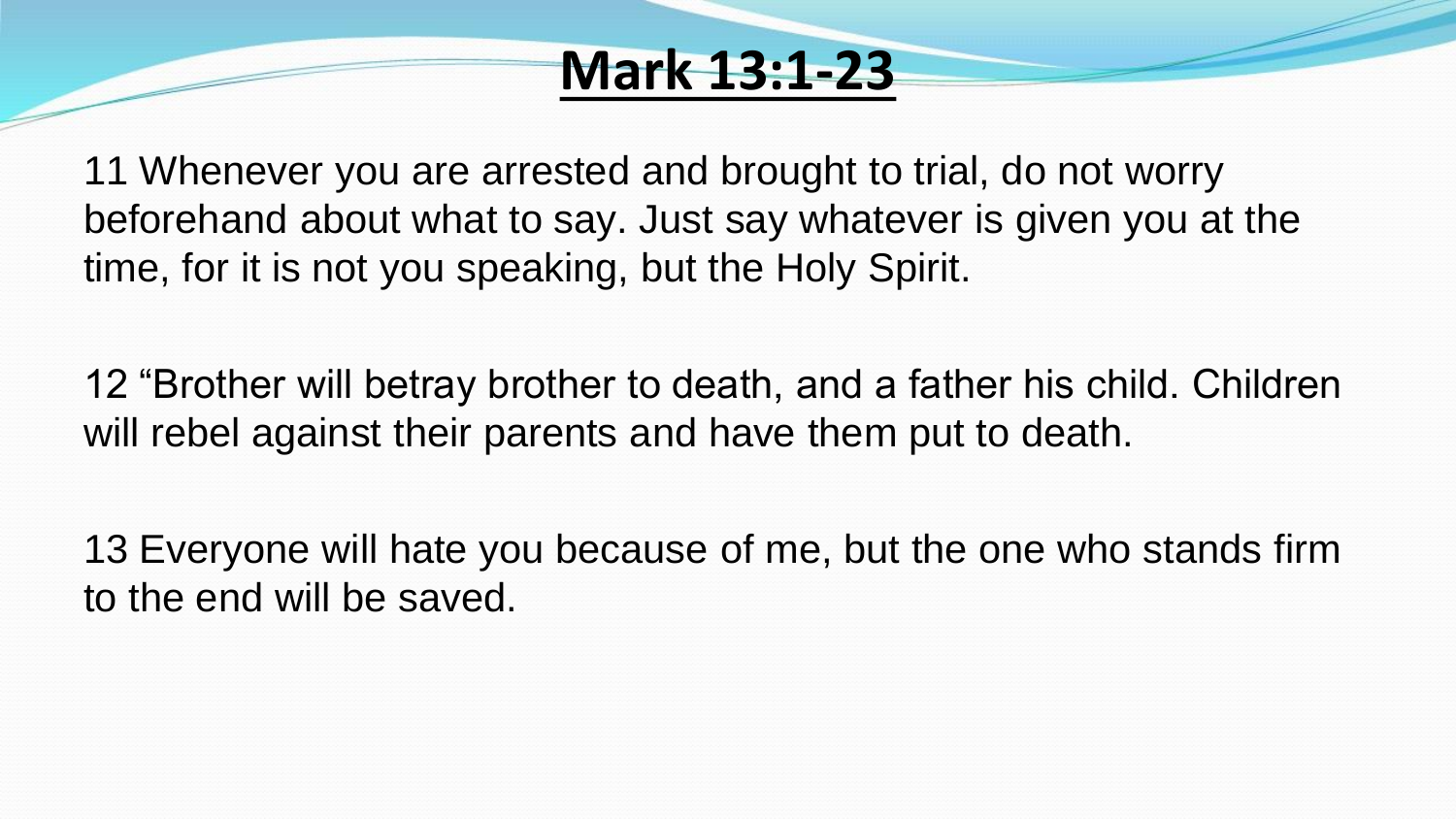14 "When you see 'the abomination that causes desolation standing where itdoes not belong—let the reader understand—then let those who are in Judea flee to the mountains.

**Mark 13:1-23**

15 Let no one on the housetop go down or enter the house to take anything out.

16 Let no one in the field go back to get their cloak.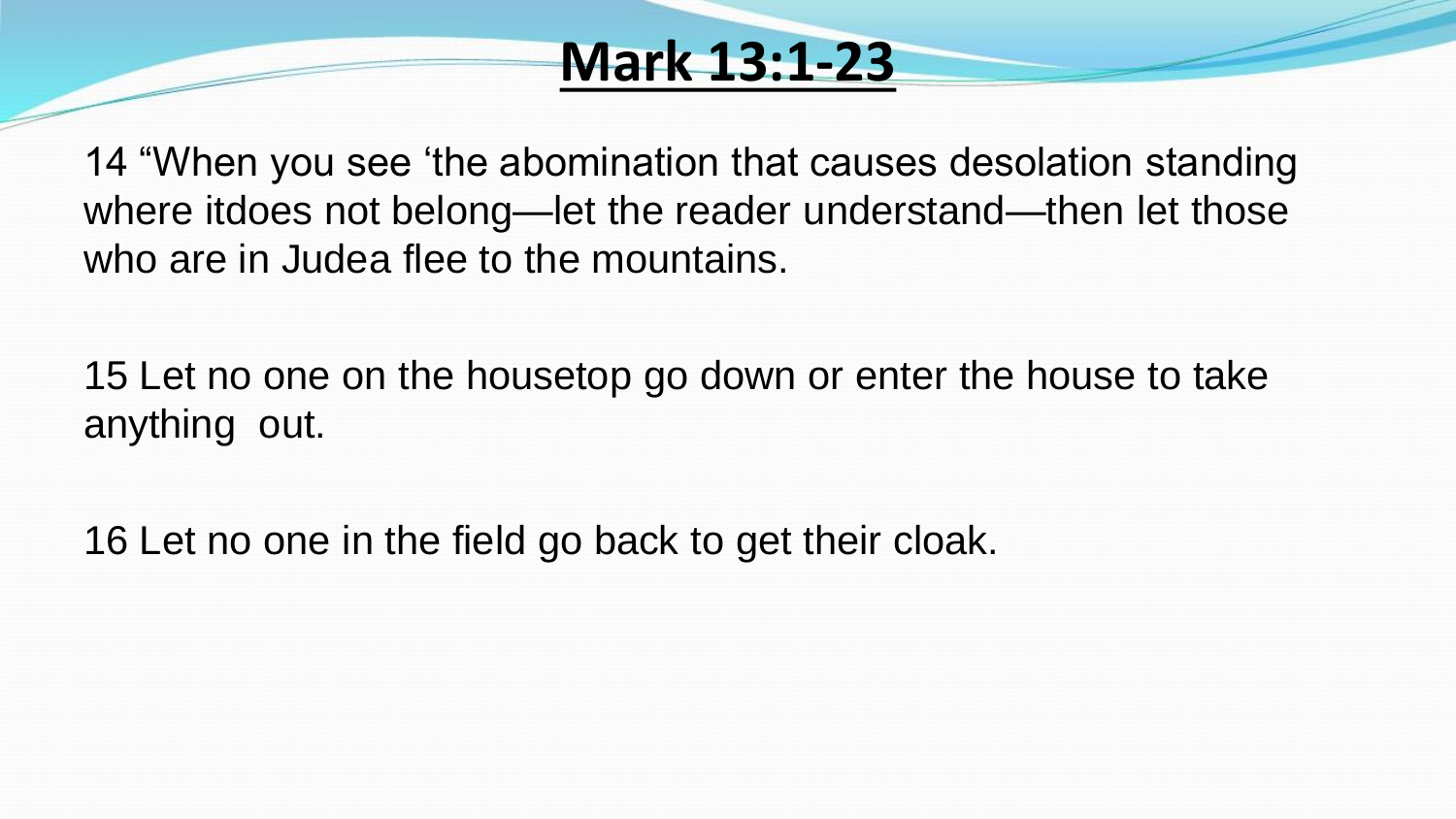17 How dreadful it will be in those days for pregnant women and nursing mothers!

18 Pray that this will not take place in winter,

19 because those will be days of distress unequaled from the beginning, when God created the world, until now—and never to be equaled again.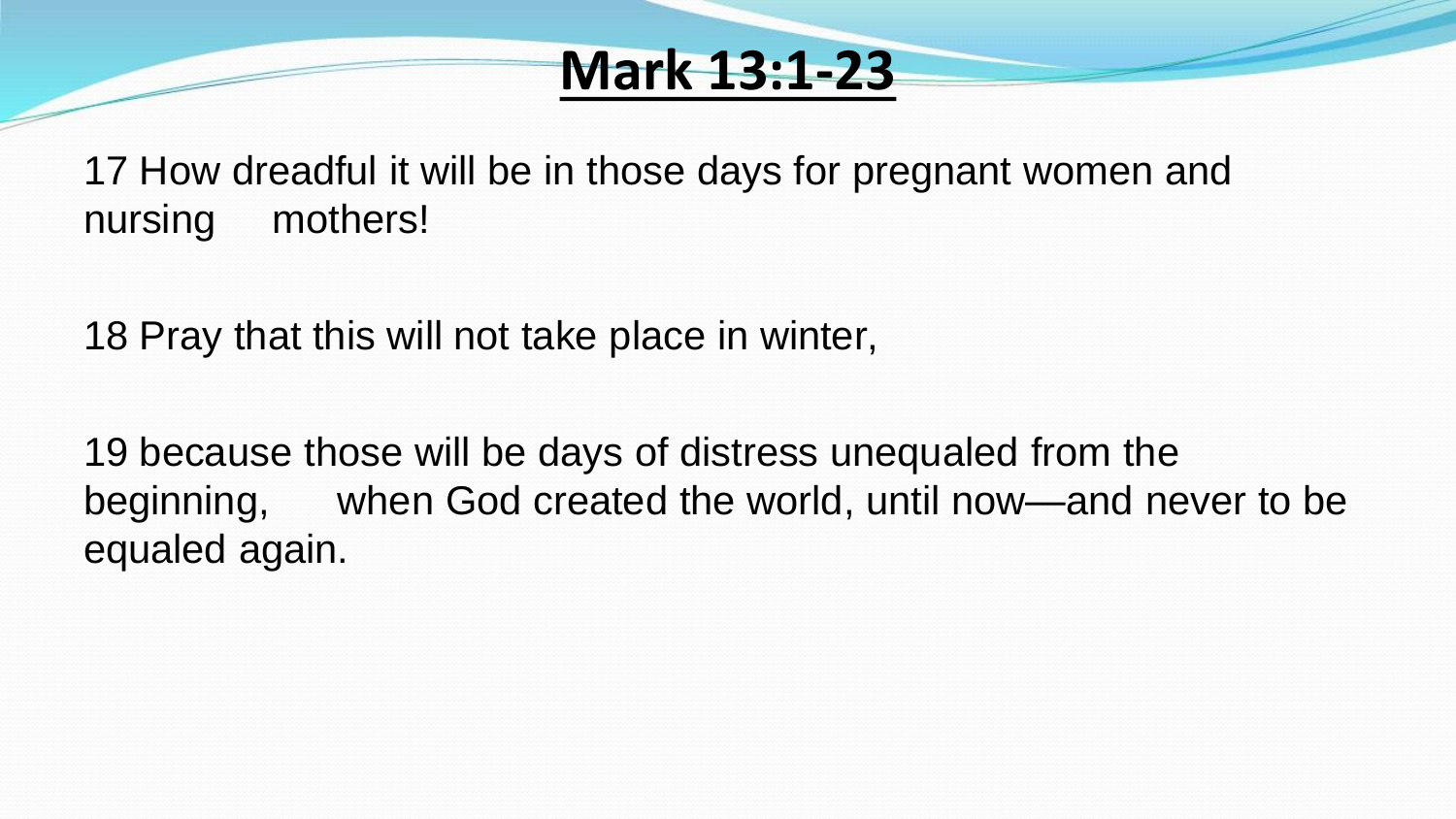20 "If the Lord had not cut short those days, no one would survive. But for the sake of the elect, whom he has chosen, he has shortened them.

21 At that time if anyone says to you, 'Look, here is the Messiah!' or, 'Look, there he is!' do not believe it.